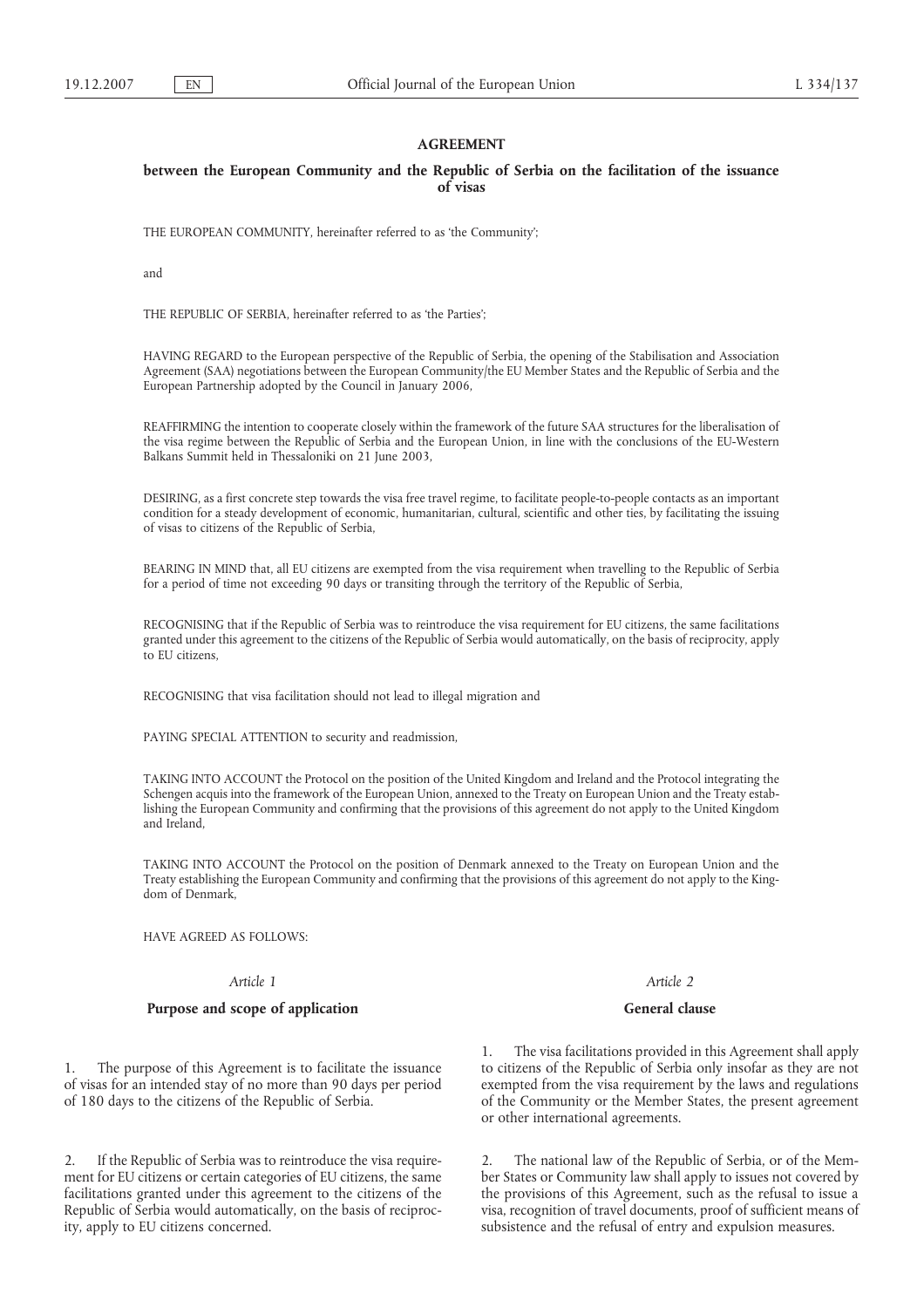#### *Article 3*

#### **Definitions**

For the purpose of this Agreement:

- (a) 'Member State' shall mean any Member State of the European Union, with the exception of the Kingdom of Denmark, the Republic of Ireland and the United Kingdom;
- (b) 'citizen of the European Union' shall mean a national of a Member State as defined in point (a);
- (c) 'citizen of the Republic of Serbia': shall mean any person who holds the nationality of the Republic of Serbia in accordance with its national legislation;
- (d) 'visa' shall mean an authorization issued by a Member State or a decision taken by such State which is required with a view to:
	- entry for an intended stay in that Member State or in several Member States of no more than 90 days in total,
	- entry for transit through the territory of that Member State or several Member States;
- (e) 'legally residing person' shall mean a citizen of the Republic of Serbia authorized or entitled to stay for more than 90 days in the territory of a Member State, on the basis of Community or national legislation.

#### *Article 4*

#### **Documentary evidence regarding the purpose of the journey**

1. For the following categories of citizens of the Republic of Serbia the following documents are sufficient for justifying the purpose of the journey to the other Party:

- (a) for members of official delegations who, following an official invitation addressed to the Republic of Serbia, shall participate in meetings, consultations, negotiations or exchange programmes, as well as in events held in the territory of the Member States by intergovernmental organisations:
	- a letter issued by an authority from the Republic of Serbia confirming that the applicant is a member of its delegation travelling to the other Party to participate in the aforementioned events, accompanied by a copy of the official invitation;
- (b) for business people and representatives of business organisations:
	- a written request from a host legal person or company, organisation or an office or branch of such legal person or company, state or local authorities of the Member States or organising committees of trade and industrial

exhibitions, conferences and symposia held in the territories of the Member States, endorsed by the Chamber of Commerce of the Republic of Serbia;

- (c) for drivers conducting international cargo and passenger transportation services to the territories of the Member States in vehicles registered in the Republic of Serbia;
	- a written request from a national company or association of carriers of the Republic of Serbia providing for international road transportation, proving the purpose, duration and frequency of the trips;
- (d) for members of train, refrigerator and locomotive crews travelling to the territories of the Member States:
	- a written request from the competent railway company of the Republic of Serbia, stating the purpose, duration and frequency of the trips;
- (e) for journalists:
	- a certificate or other document issued by a professional organisation proving that the person concerned is a qualified journalist and document issued by his/her employer, stating that the purpose of the journey is to carry out journalistic work;
- (f) for persons participating in scientific, cultural and artistic activities, including university and other exchange programmes:
	- a written request from the host organisation to participate in those activities;
- (g) for pupils, students, post-graduate students and accompanying teachers who undertake trips for the purposes of study or educational training, including in the framework of exchange programmes, as well as other school-related activities:
	- a written request or certificate of enrolment from the host university, college or school, or student cards or certificates of the courses to be attended;
- (h) for participants in international sport events and persons accompanying them in a professional capacity:
	- a written request from the host organisation: competent authorities, national sport Federations or National Olympic Committees of the Member States;
- (i) for participants in official exchange programmes organised by twin municipalities and cities:
	- a written request of the head of administration/mayor of these municipalities and cities;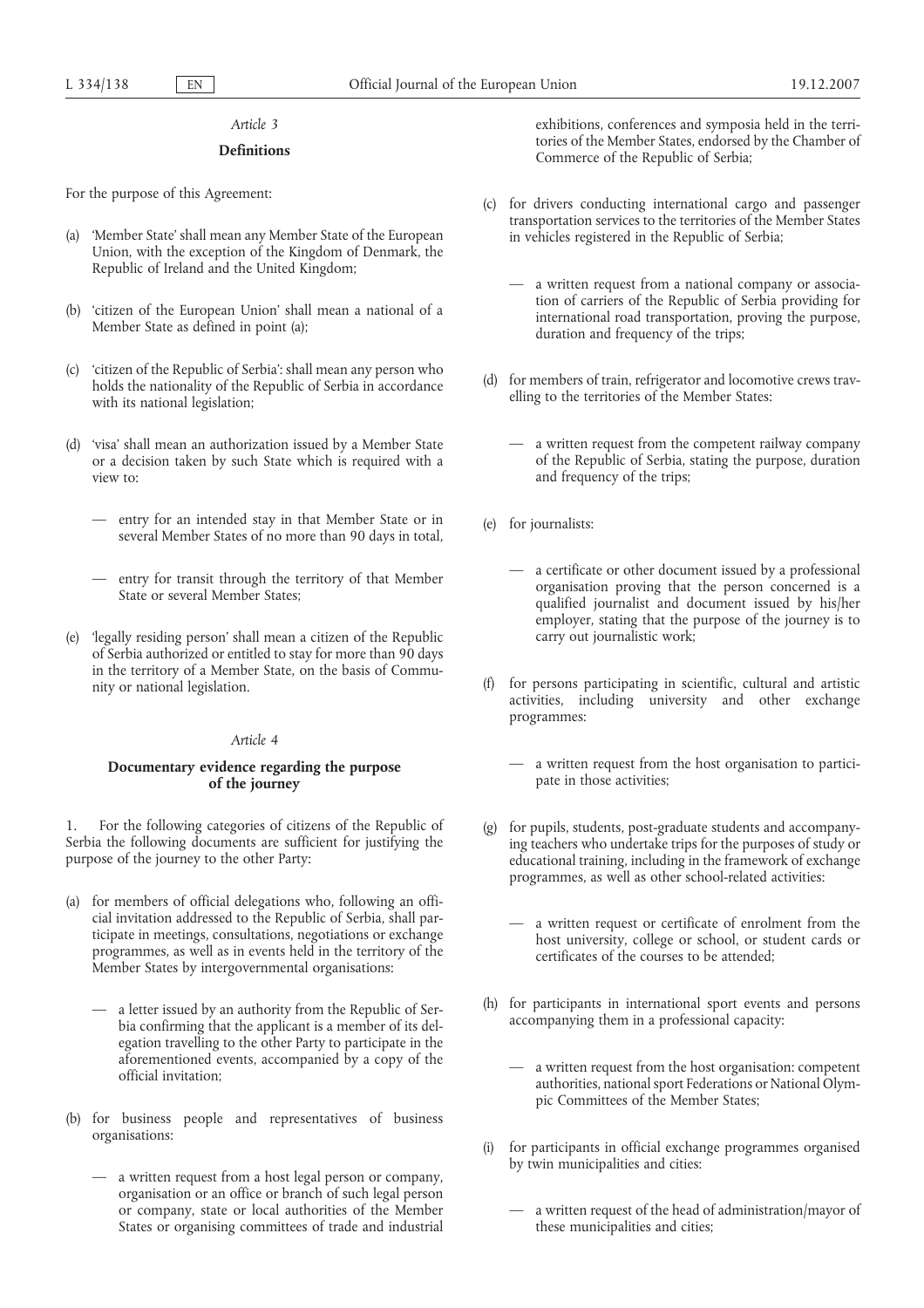- (j) for close relatives spouse, children (including adopted), parents (including custodians), grandparents and grandchildren, visiting citizens of the Republic of Serbia legally residing in the territories of the Member States:
	- a written request from the host person;
- (k) for visiting military and civil burial grounds:
	- an official document confirming the existence and preservation of the grave, as well as family or other relationship between the applicant and the buried;
- (l) for persons attending burial ceremonies:
	- an official document confirming the fact of death, as well as confirmation of the family or other relationship between the applicant and the buried;
- (m) for persons visiting for medical reasons and necessary accompanying persons:
	- an official document of the medical institution confirming the necessity of medical care in this institution and the necessity of being accompanied and proof of sufficient financial means to pay for the medical treatment;
- (n) for representatives of civil society organisations when undertaking trips for the purposes of educational training, seminars, conferences, including in the framework of exchange programmes:
	- a written request issued by the host organisation, a confirmation that the person is representing the civil society organisation and the certificate on establishment of such organisation from the relevant Register issued by a state authority in accordance with the national legislation;
- (o) for representatives of the religious communities in the Republic of Serbia:
	- a written request from a religious community registered in the Republic of Serbia, stating the purpose, duration and frequency of trips;
- (p) for members of the professions participating in international exhibitions, conferences, symposia, seminars or other similar events held in the territory of the Member States:
	- a written request from the host organisation confirming that the person concerned is participating in the event;
- (q) for persons travelling for tourism:
	- a certificate or voucher from a travel agency or a tour operator accredited by Member States in the framework of the local consular cooperation confirming the booking of an organised trip.

2. The written request mentioned in paragraph 1 of this Article shall contain the following items:

- (a) for the invited person: name and surname, date of birth, sex, citizenship, number of the identity document, time and purpose of the journey, number of entries and where relevant the name of the spouse and children accompanying the invited person;
- (b) for the inviting person name, surname and address; or
- (c) for the inviting legal person, company or organisation full name and address and:
	- if the invitation is issued by an organisation, the name and position of the person who signs the invitation,
	- if the inviting person is a legal person or company or an office or a branch of such legal person or company established in the territory of a Member State, the registration number as required by the national law of the Member State concerned.

3. For the categories of persons mentioned in paragraph 1 of this article, all categories of visa are issued according to the simplified procedure without requiring any other justification, invitation or validation concerning the purpose of the journey, provided for by the legislation of the Member States.

#### *Article 5*

### **Issuance of multiple-entry visas**

Diplomatic missions and consular posts of the Member States shall issue multiple-entry visas with a term of validity of up to five years to the following categories of persons:

- (a) for members of national and provincial/regional Governments and Parliaments, the Constitutional Court and the Supreme Court of Cassation in case they are not exempted from the visa requirement by the present Agreement, in the exercise of their duties, with the term of validity limited to their term of office if this is less than five years;
- (b) for permanent members of official delegations who, following an official invitation addressed to the Republic of Serbia, shall regularly participate in meetings, consultations, negotiations or exchange programmes, as well as in events held in the territory of the Member States by intergovernmental organisations;
- (c) for spouses and children (including adopted), who are under the age of 21 or are dependent and parents visiting citizens of the Republic of Serbia legally residing in the territory of the Member States with the term of validity limited to the duration of the validity of their authorisation for legal residence.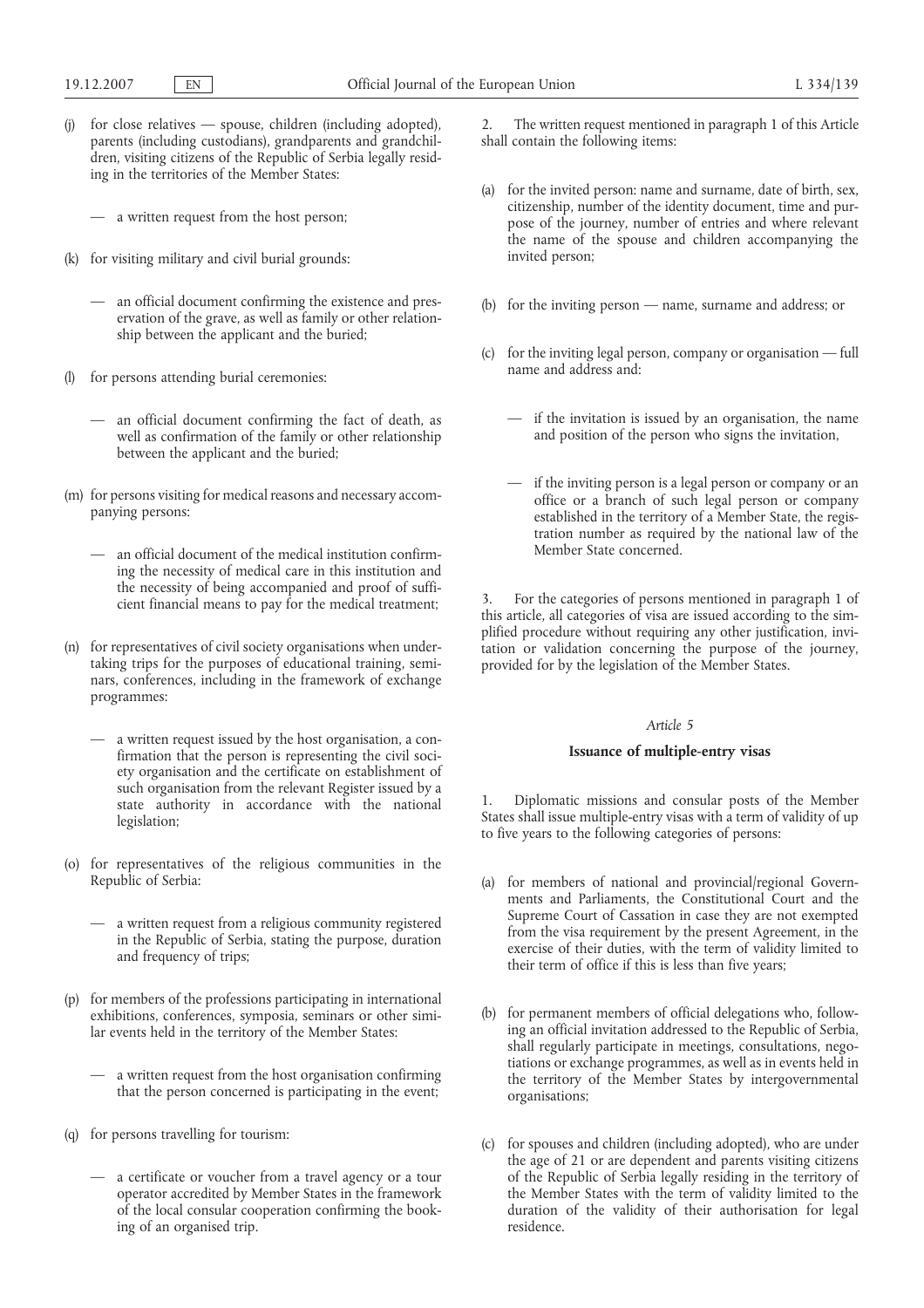2. Diplomatic missions and consular posts of the Member States shall issue multiple-entry visas with a term of validity of up to one year to the following categories of persons, provided that during the previous year they have obtained at least one visa, have made use of it in accordance with the laws on entry and stay of the visited State and that there are reasons for requesting a multiple-entry visa:

- (a) for members of official delegations who, following an official invitation addressed to the Republic of Serbia, shall regularly participate in meetings, consultations, negotiations or exchange programmes, as well as in events held in the territory of the Member States by intergovernmental organisations;
- (b) for business people and representatives of business organisations who regularly travel to Member States;
- (c) for drivers conducting international cargo and passenger transportation services to the territories of the Member States in vehicles registered in the Republic of Serbia;
- (d) for members of train, refrigerator and locomotive crews in international trains, travelling to the territories of the Member States;
- (e) for journalists;
- (f) for persons participating in scientific, cultural and artistic activities, including university and other exchange programmes who regularly travel to Member States;
- (g) for students and post-graduate students who regularly travel for the purposes of study or educational training, including in the framework of exchange programmes;
- (h) for participants in international sport events and persons accompanying them in a professional capacity;
- (i) for participants in official exchange programmes organised by twin municipalities and cities;
- (j) for persons needing to visit regularly for medical reasons and necessary accompanying persons;
- (k) for representatives of civil society organisations travelling regularly to Member States for the purposes of educational training, seminars, conferences, including in the framework of exchange programmes;
- (l) for representatives of religious communities registered in the Republic of Serbia, who regularly travel to the Member States;
- (m) for members of the professions participating in international exhibitions, conferences, symposia, seminars or other similar events who regularly travel to the Member States.

3. Diplomatic missions and consular posts of the Member States shall issue multiple-entry visas with a term of validity of a minimum of two years and a maximum of five years to the categories of persons referred to in paragraph 2 of this Article, provided that during the previous two years they have made use of the one year multiple-entry visas in accordance with the laws on entry and stay of the visited State and that the reasons for requesting a multiple-entry visa are still valid.

4. The total period of stay of persons referred to in paragraphs 1-3 of this Article shall not exceed 90 days per period of 180 days in the territory of the Member States.

#### *Article 6*

#### **Fees for processing visa applications**

1. The fee for processing visa applications of citizens of the Republic of Serbia shall amount to  $\hat{\epsilon}$  35.

The aforementioned amount may be reviewed in accordance with the procedure provided for in Article 14(4).

If the Republic of Serbia was to reintroduce the visa requirement for EU citizens, the visa fee to be charged by the Republic of Serbia shall not be higher than €35 or the amount agreed if the fee is reviewed in accordance with the procedure provided for in Article 14(4).

2. Fees for processing the visa application are waived for the following categories of persons:

- (a) for members of official delegations who, following an official invitation addressed to the Republic of Serbia, shall participate in meetings, consultations, negotiations or exchange programmes, as well as in events held in the territories of the Member States by intergovernmental organisations;
- (b) for members of national and provincial/regional Governments and Parliaments, the Constitutional Court and the Supreme Court of Cassation, in case they are not exempted from the visa requirement by the present Agreement;
- (c) for persons participating in scientific, cultural and artistic activities, including university and other exchange programmes;
- (d) for pupils, students, post-graduate students and accompanying teachers who undertake trips for the purposes of study or educational training, including in the framework of exchange programmes, as well as other school-related activities;
- (e) for participants in international sport events and persons accompanying them in a professional capacity;
- (f) for participants in official exchange programmes organised by twin municipalities and cities;
- (g) for disabled persons and the person accompanying them, if necessary;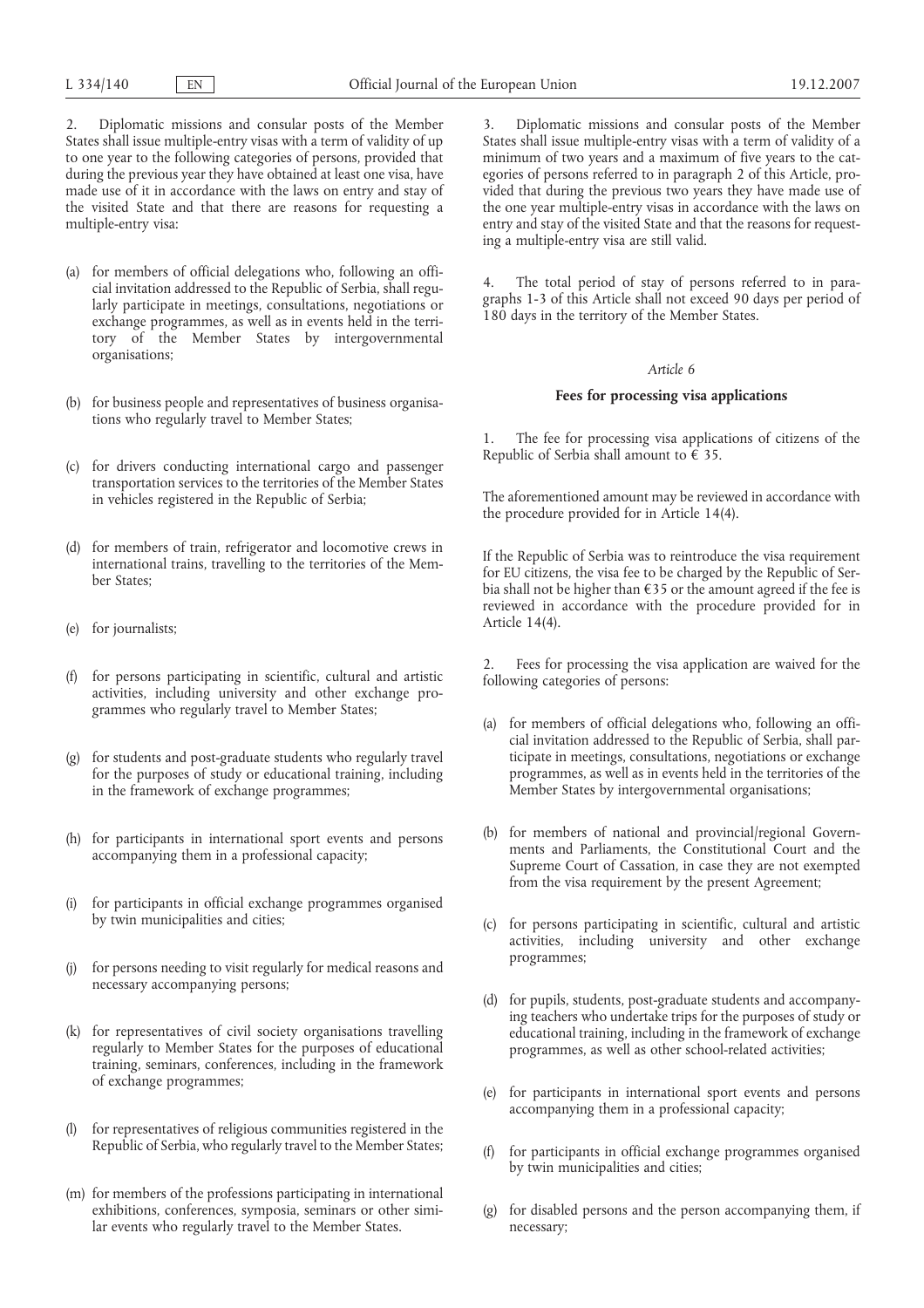- (h) for representatives of civil society organisations travelling to attend meetings, seminars, exchange programmes or training courses;
- (i) for persons who have presented documents proving the necessity of their travel on humanitarian grounds, including to receive urgent medical treatment and the person accompanying such person, or to attend a funeral of a close relative or to visit a seriously ill close relative;
- (j) for journalists;
- (k) for drivers conducting international cargo and passenger transportation services to the territories of the Member States in vehicles registered in the Republic of Serbia;
- (l) for members of train, refrigerator and locomotive crews travelling to the territories of the Member States;
- (m) for close relatives spouse, children (including adopted), parents (including custodians), grandparents and grandchildren, visiting citizens of the Republic of Serbia legally residing in the territories of the Member States.
- (n) for representatives of religious communities registered in the Republic of Serbia, who regularly travel to the Member States;
- (o) for members of the professions participating in international exhibitions, conferences, symposia, seminars or other similar events held in the territory of the Member States;
- (p) for pensioners;
- (q) for children under six years of age.

3. By way of derogation from paragraph 1 above, Bulgaria and Romania which are bound by the Schengen *acquis* but which do not yet issue Schengen visas, may waive the fees for processing national short stay visa applications for citizens of the Republic of Serbia, until the day to be determined by the Council Decision for their full implementation of the Schengen *acquis* on visa policy.

#### *Article 7*

# **Length of procedures for processing visa applications**

1. Diplomatic missions and consular posts of the Member States shall take a decision on the request to issue a visa within 10 calendar days of the date of the receipt of the application and documents required for issuing the visa.

2. The period of time for taking a decision on a visa application may be extended to up to 30 calendar days in individual cases, notably when further scrutiny of the application is needed.

3. The period of time for taking a decision on a visa application may be reduced to three working days or less in urgent cases.

#### *Article 8*

### **Departure in case of lost or stolen documents**

Citizens of the European Union and of the Republic of Serbia who have lost their identity documents, or from whom these documents have been stolen while staying in the territory of the Republic of Serbia or the Member States, may leave that territory on the basis of valid identity documents entitling them to cross the border issued by diplomatic missions or consular posts of the Member States or of the Republic of Serbia without any visa or other authorisation.

## *Article 9*

### **Extension of visa in exceptional circumstances**

The citizens of the Republic of Serbia who do not have the possibility to leave the territory of the Member States by the time stated in their visas for reasons of *force majeure* shall have the term of their visas extended free of charge in accordance with the legislation applied by the receiving State for the period required for their return to the State of their residence.

#### *Article 10*

#### **Diplomatic passports**

1. Citizens of the Republic of Serbia, holders of valid diplomatic passports can enter, leave and transit through the territories of the Member States without visas.

Persons mentioned in paragraph 1 of this Article may stay in the territories of the Member States for a period not exceeding 90 days per period of 180 days.

### *Article 11*

# **Territorial validity of visas**

Subject to the national rules and regulations concerning national security of the Member States and subject to EU rules on visas with limited territorial validity, citizens of the Republic of Serbia shall be entitled to travel within the territory of the Member States on an equal basis with European Union citizens.

#### *Article 12*

### **Joint Committee for management of the Agreement**

1. The Parties shall set up a Joint Committee of experts (hereinafter referred to as 'the Committee'), composed of representatives of the European Community and of the Republic of Serbia. The Community shall be represented by the Commission of the European Communities, assisted by experts from the Member States.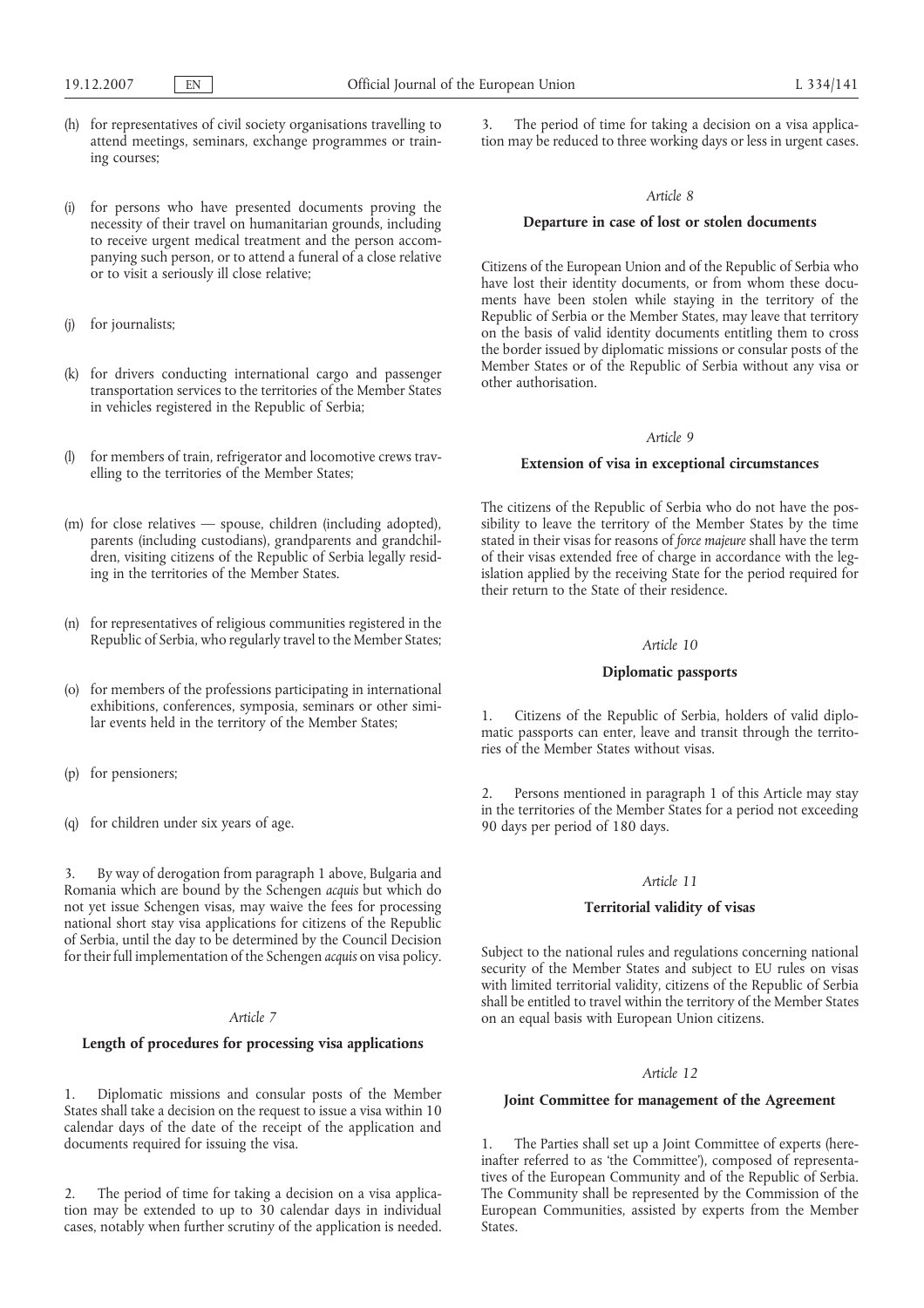- 2. The Committee shall, in particular, have the following tasks:
- (a) monitoring the implementation of the present Agreement;
- (b) suggesting amendments or additions to the present Agreement;
- (c) settling disputes arising out of the interpretation or application of the provisions in this Agreement.

3. The Committee shall meet whenever necessary at the request of one of the Parties and at least once a year.

4. The Committee shall establish its rules of procedure.

### *Article 13*

### **Relation of this Agreement with bilateral Agreements between Member States and the Republic of Serbia**

1. As from its entry into force, this Agreement shall take precedence over provisions of any bilateral or multilateral agreements or arrangements concluded between individual Member States and the Republic of Serbia, insofar as the provisions of the latter agreements or arrangements cover issues dealt with by the present Agreement.

2. The provisions of bilateral Agreements or arrangements between individual Member States and the Republic of Serbia signed before 1 January 2007 providing for the exemption of the holders of service passports from the visa requirement, shall continue to apply for a period of five years from the entry into force of this Agreement without prejudice to the right of the Member States concerned or the Republic of Serbia to denounce or suspend these bilateral agreements during this period of five years.

#### *Article 14*

#### **Final clauses**

1. This Agreement shall be ratified or approved by the Parties in accordance with their respective procedures and shall enter into force on the first day of the second month following the date on which the Parties notify each other that the procedures referred to above have been completed.

2. By way of derogation to paragraph 1 of this Article, the present agreement shall only enter into force on the date of the entry into force of the Agreement between the European Community and the Republic of Serbia on readmission of persons if this date is after the date provided for in paragraph 1 of this Article.

3. This Agreement is concluded for an indefinite period of time, unless terminated in accordance with paragraph 6 of this Article.

4. This Agreement may be amended by written agreement of the Parties. Amendments shall enter into force after the Parties have notified each other of the completion of their internal procedures necessary for this purpose.

5. Each Party may suspend in whole or in part this Agreement for reasons of public order, protection of national security or protection of public health. The decision on suspension shall be notified to the other Party not later than 48 hours before its entry into force. The Party that has suspended the application of this Agreement shall immediately inform the other Party once the reasons for the suspension no longer apply.

6. Each Party may terminate this Agreement by giving written notice to the other Party. This Agreement shall cease to be in force 90 days after the date of such notification.

Done at Brussels on the eighteenth day of September in the year two thousand and seven in duplicate in each of the official languages of the Parties, each of these texts being equally authentic.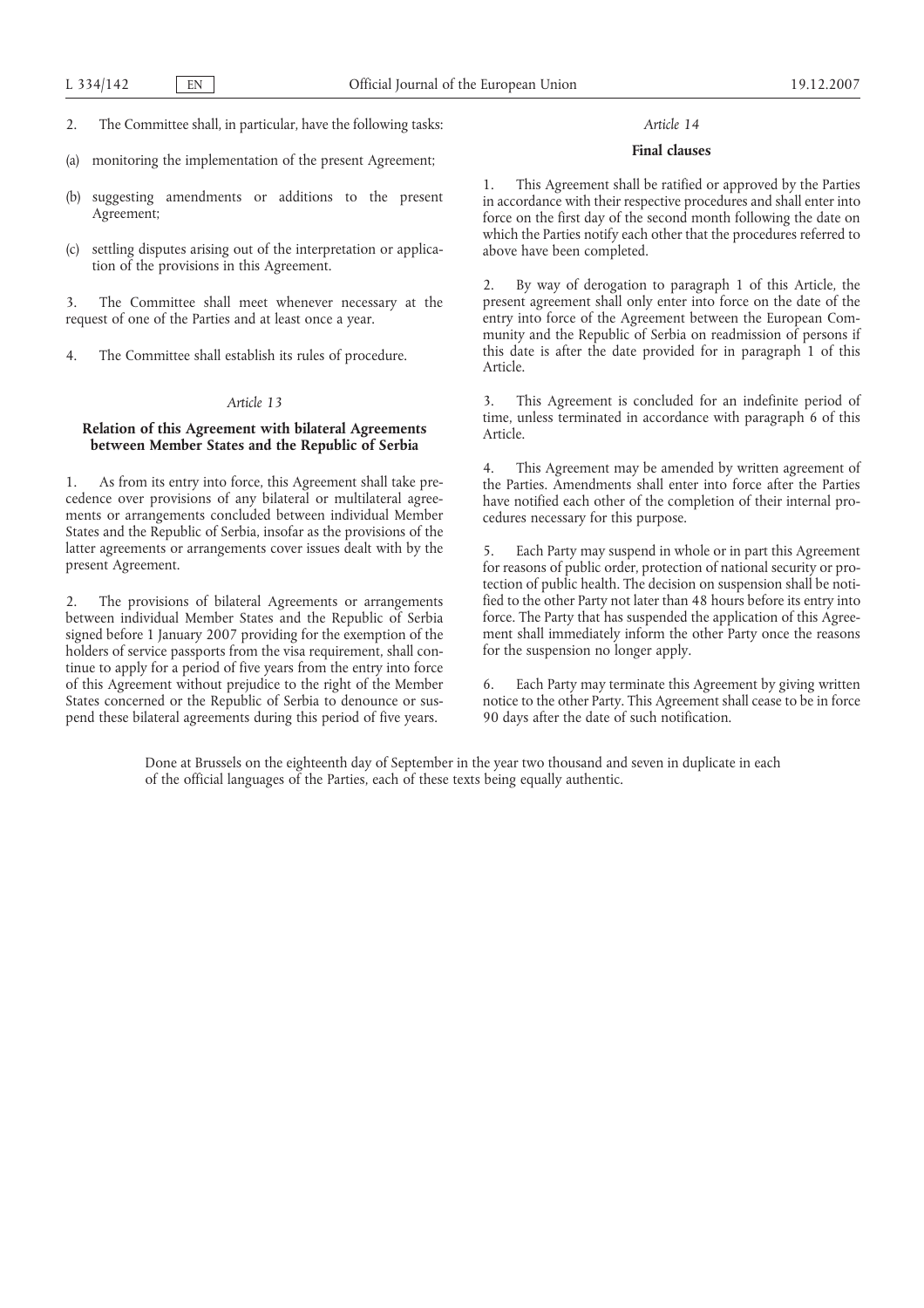За Европейската общност Por la Comunidad Europea Za Evropské společenství For Det Europæiske Fællesskab Für die Europäische Gemeinschaft Euroopa Ühenduse nimel Για την Ευρωπαϊκή Κοινότητα For the European Community Pour la Communauté européenne Per la Comunità europea Eiropas Kopienas vārdā Europos bendrijos vardu Az Európai Közösség részéről Għall-Komunitá Ewropea Voor de Europese Gemeenschap W imieniu Wspólnoty Europejskiej Pela Comunidade Europeia Pentru Comunitatea Europeană Za Európske spoločenstvo Za Evropsko skupnost Euroopan yhteisön puolesta För Europeiska gemenskapen За Европску зајелницу

За Република Сърбия Por la República de Serbia Za Republiku Srbsko For Republikken Serbien Für die Republik Serbien Serbia Vabariigi nimel Για τη Δημοκρατία της Σερβίας For the Republic of Serbia Pour la République de Serbie Per la Repubblica di Serbia Serbijas Republikas vārdā Serbijos Respublikos vardu A Szerb Köztársaság részéről Għar-Repubblika tas-Serbja Voor de Republiek Servië W imieniu Republiki Serbii Pela República da Sérvia Pentru Republica Serbia Za Srbskú republiku Za Republiko Srbijo Serbian tasavallan puolesta För Republiken Serbien За Република Србиjу

Juliel.

V Howr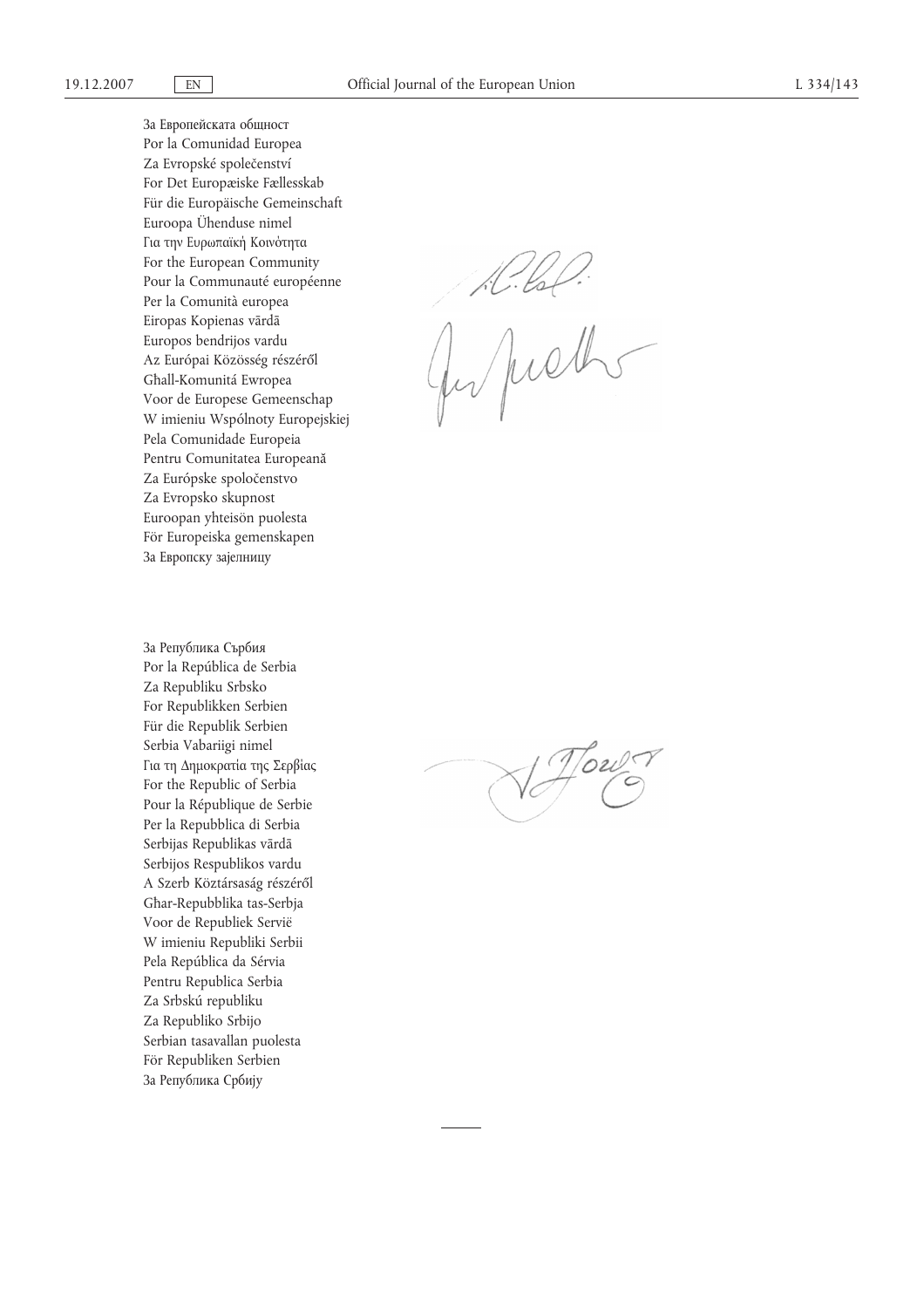### *ANNEX*

### **PROTOCOL TO THE AGREEMENT ON THE MEMBER STATES THAT DO NOT FULLY APPLY THE SCHENGEN** *ACQUIS*

Those Member States which are bound by the Schengen *acquis* but which do not issue yet Schengen visas, while awaiting the relevant decision of the Council to that end, shall issue national visas the validity of which is limited to their own territory.

These Member States may unilaterally recognise Schengen visas and residence permits for the transit through their territory, in accordance with European Parliament and Council Decision No 895/2006/EC of 14 June 2006.

As European Parliament and Council Decision No 895/2006/EC of 14 June 2006 does not apply to Romania and Bulgaria; similar provisions will be proposed by the European Commission in order to enable these countries to unilaterally recognise Schengen visas and residence permits and other similar documents issued by other Member States not yet fully integrated into the Schengen area for the purpose of transit through their territory.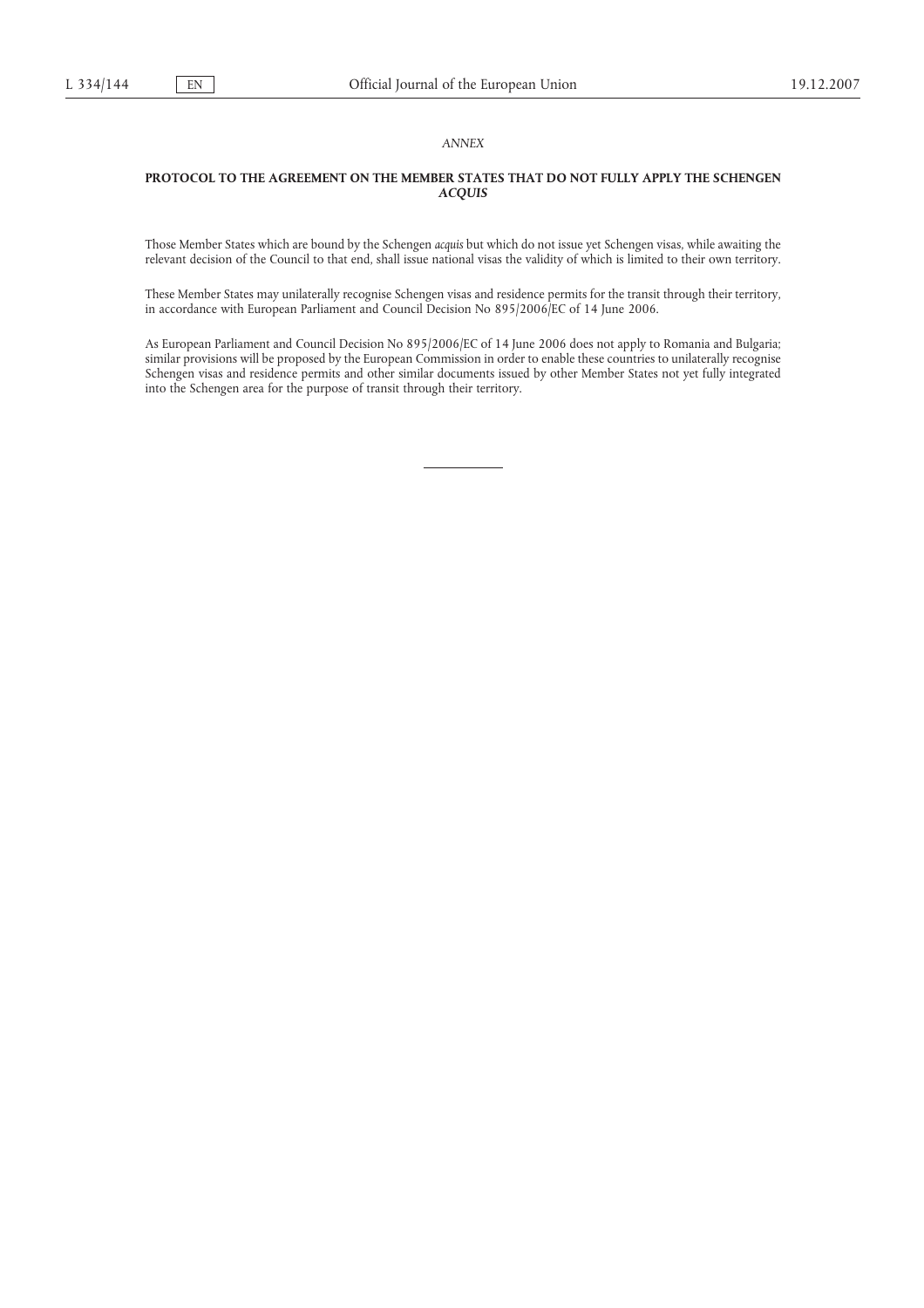### **JOINT DECLARATION CONCERNING DENMARK**

The Parties take note that the present Agreement does not apply to the procedures for issuing visas by the diplomatic missions and consular posts of the Kingdom of Denmark.

In such circumstances, it is desirable that the authorities of Denmark and of the Republic of Serbia conclude, without delay, a bilateral agreement on the facilitation of the issuance of short-stay visas in similar terms as the Agreement between the European Community and the Republic of Serbia.

## **JOINT DECLARATION CONCERNING THE UNITED KINGDOM AND IRELAND**

The Parties take note that the present Agreement does not apply to the territory of the United Kingdom and Ireland.

In such circumstances, it is desirable that the authorities of the United Kingdom, Ireland and the Republic of Serbia, conclude bilateral agreements on the facilitation of the issuance of visas.

#### **JOINT DECLARATION CONCERNING ICELAND AND NORWAY**

The Parties take note of the close relationship between the European Community and Norway and Iceland, particularly by virtue of the Agreement of 18 May 1999 concerning the association of these countries with the implementation, application and development of the Schengen *acquis*.

In such circumstances, it is desirable that the authorities of Norway, Iceland and the Republic of Serbia conclude, without delay, bilateral agreements on the facilitation of the issuance of short-stay visas in similar terms as the Agreement between the European Community and the Republic of Serbia.

### **JOINT DECLARATION CONCERNING SWISS CONFEDERATION AND LIECHTENSTEIN**

### *(if needed)*

If the Agreement between the EU, the EC and the Swiss Confederation concerning the Swiss Confederation's association with the implementation, application and development of the Schengen *acquis* and the Protocols to this Agreement concerning Liechtenstein has entered into force by the time negotiations with the Republic of Serbia have concluded, a similar declaration will also be made in respect of Switzerland and Liechtenstein.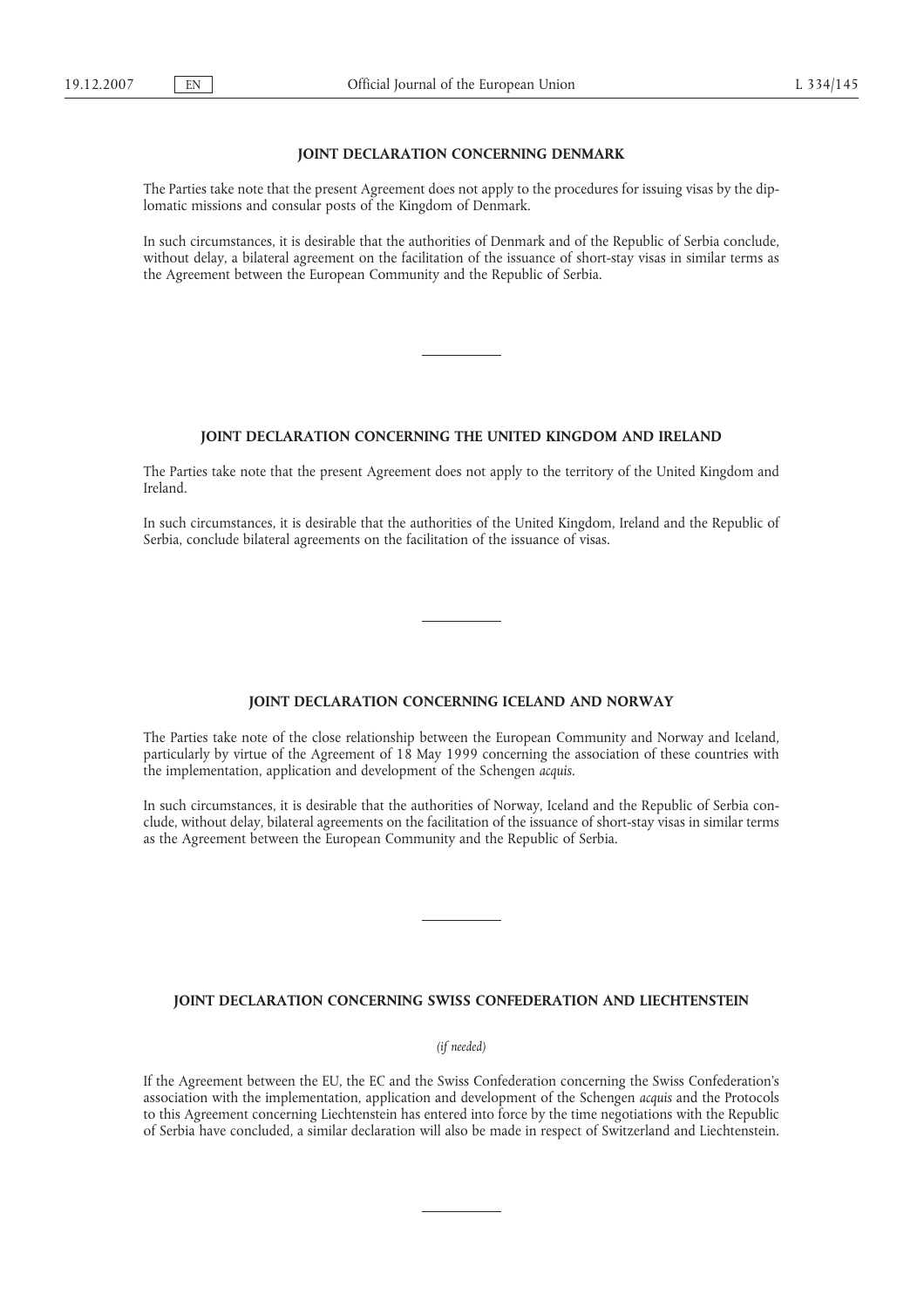### **EUROPEAN COMMUNITY DECLARATION ON REVIEWING THE VISA REQUIREMENT FOR HOLDERS OF SERVICE PASSPORTS**

As the exemption of the holders of service passports from the visa requirement provided in bilateral Agreements or arrangements between individual Member States and the Republic of Serbia which have been signed before 1 January 2007 shall only continue to apply for a period of five years from the entry into force of this Agreement without prejudice to the right of the Member States concerned or the Republic of Serbia to denounce or suspend these bilateral agreements during this period of five years, the European Community will reassess the situation of the holders of service passports at the latest four years after the entry into force of this Agreement, in view of a possible amendment of the Agreement to that end in accordance with the procedure provided in Article 14(4).

## **EUROPEAN COMMUNITY DECLARATION ON ACCESS OF VISA APPLICANTS AND HARMONISATION OF INFORMATION ON PROCEDURES FOR ISSUING SHORT-STAY VISAS AND DOCUMENTS TO BE SUBMITTED WHEN APPLYING FOR SHORT-STAY VISAS**

Recognizing the importance of transparency for visa applicants, the European Community recalls that the legislative proposal on the recast of the Common Consular Instructions on visas for the diplomatic missions and consular posts has been adopted on 19 July 2006 by the European Commission and currently under discussions between the European Parliament and the Council, addresses the issue of conditions of access of visa applicants to diplomatic missions and consular posts of the Member States.

Regarding the information to be provided to visa applicants the European Community considers that appropriate measures should be taken:

In general, to draw up basic information for applicants on the procedures and conditions for applying for visas and on their validity.

The European Community will draw up a list of minimum requirements in order to ensure that Serbian applicants are given coherent and uniform basic information and are required to submit, in principle, the same supporting documents.

The information mentioned above including the list of accredited travel agencies and tour operators in the framework of local consular cooperation is to be disseminated widely (on the notice boards of consulates, in leaflets, on websites etc.).

The diplomatic missions and consular posts of the Member States shall provide information about existing possibilities under the Schengen *acquis* for facilitation of the issuing of short-stay visas on a case-by-case basis.

The European Community takes note of the readiness expressed by the Serbian authorities to assist in the dissemination of the above mentioned information.